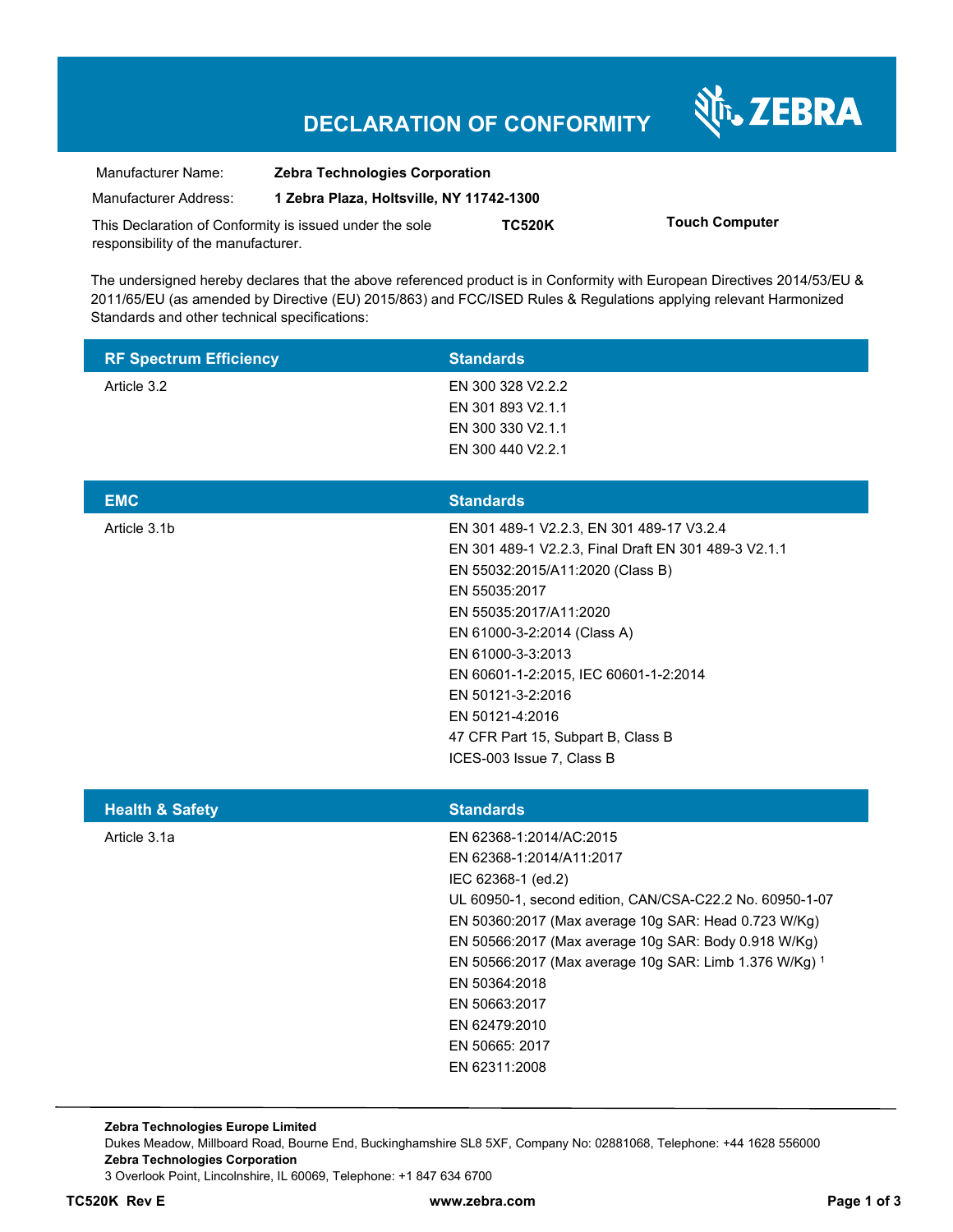

EN 62311:2020 FCC 47CFR Part 2.1093 RSS 102 Issue 5 IEC 62471:2006 (Ed.1.0); EN 62471:2008 (LED)

| <b>Telecom Specifications</b> | <b>Standards</b>                                            |
|-------------------------------|-------------------------------------------------------------|
| ACS telephonic CPE            | 47 CFR Part 68, (68.316, 68.317 and 68.318)<br>CS-03 Part V |

| <b>Environmental</b>                       | <b>Standards</b>                   |
|--------------------------------------------|------------------------------------|
| Restriction of Hazardous Substances (RoHS) | EN 50581:2012<br>EN IEC 63000:2018 |

With regard to Directive 2014/53/EU, the conformity assessment procedure referred to in Article 17.2(b) and detailed in Annex III has been followed with the involvement of the following Notified Body for Articles 3.1a, 3.1b and 3.2: **CTC advanced GmbH**, Untertürkheimer Str. 6 – 10 66117 Saarbrücken, Germany

EC-Type Examination Certificate number: T818400F-01-TEC

US company representative for FCC Supplier's Declaration of Conformity (47 CFR Part 2.1071 to 2.1077) is Larry Zhou and can be reached at larry.zhou@zebra.com.

**Signed on behalf of Zebra Technologies Corporation** 

Place: Bourne End

*(Signature of authorized person)* Date of Affixing the CE Mark: 4 September 2018 Marco Belli Rev: E Sr. Manager, Regulatory **Date: 20 July 2021** 

**Zebra Technologies Europe Limited**  Dukes Meadow, Millboard Road, Bourne End, Buckinghamshire SL8 5XF, Company No: 02881068, Telephone: +44 1628 556000 **Zebra Technologies Corporation**  3 Overlook Point, Lincolnshire, IL 60069, Telephone: +1 847 634 6700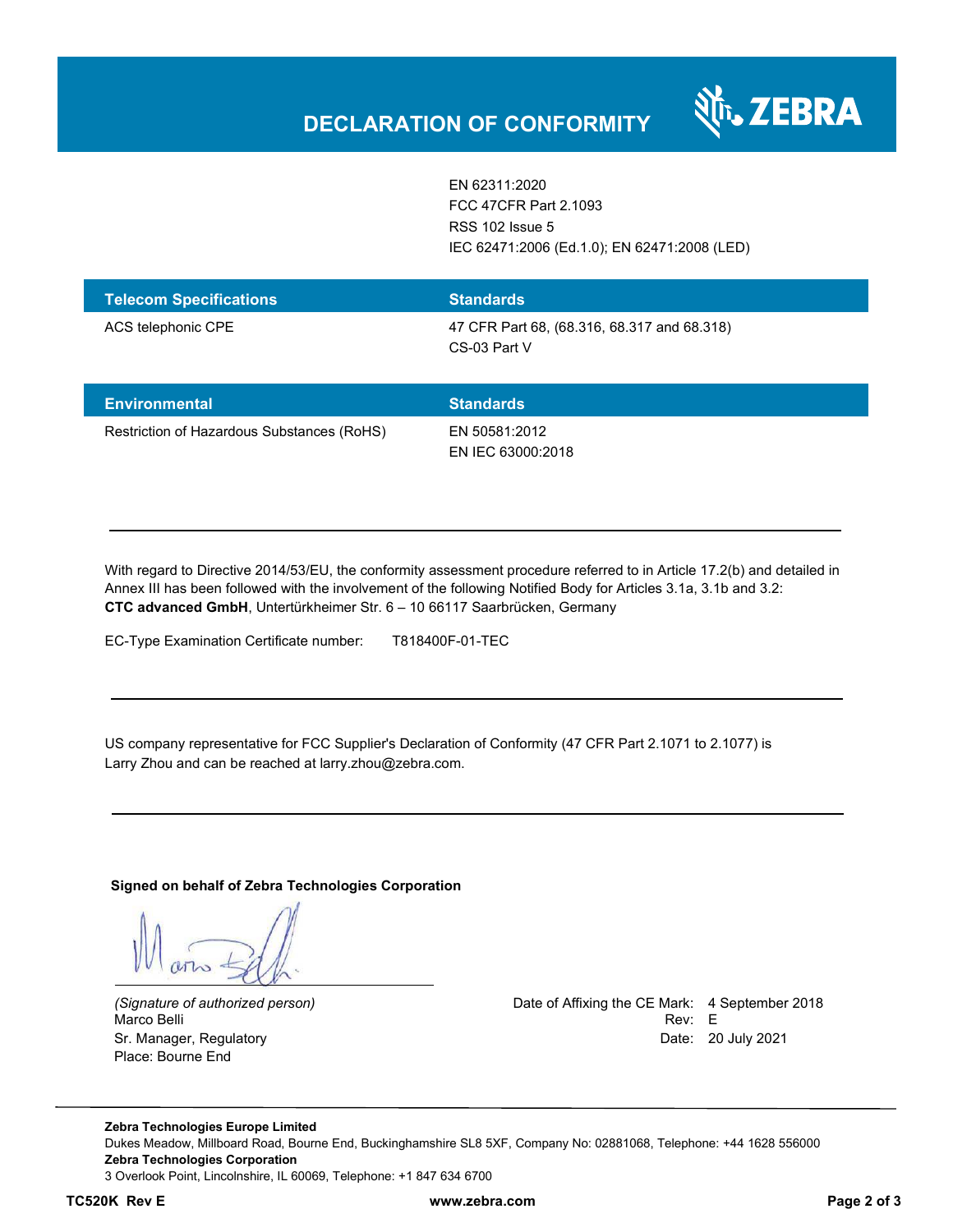

### **Appendix A**

### **EU Operating frequencies and maximum power levels**

| <b>Technology</b> | <b>Operating Frequencies/Bands</b> | <b>Maximum Transmit power level</b> |
|-------------------|------------------------------------|-------------------------------------|
| WLAN              | 2400 MHz - 2483.5 MHz              | 20dBm                               |
|                   | 5150 MHz - 5250 MHz                | 23dBm                               |
|                   | 5250 MHz - 5350 MHz                | 23dBm                               |
|                   | 5470 MHz - 5725 MHz                | 23dBm                               |
|                   | 5725 MHz - 5850 MHz                | 14dBm                               |
| <b>Bluetooth</b>  | 2400 MHz - 2483.5 MHz              | 10dBm                               |
| RFID (NFC)        | 13.553 MHz - 13.567MHz             | $42$ dBµA/m @10m                    |

### **1 SAR values**

In accordance with JORF (Journal Officiel de la République Française) n° 0267 of November 17, 2019, text No.16, this device has been tested and found to comply with the applicable limits for exposure of radio frequency energy (RF) to workers. The exposure limit value (ELV) for workers is 20 W / kg for the limbs.

# **Restrictions:**

The use of 5GHz RLAN throughout the EEA has the following restriction:

5.15 - 5.35 GHz is restricted to indoor use only.

#### **Accessories:**

| <b>Description</b>               |  |
|----------------------------------|--|
| Soft Holster                     |  |
| Exoskeleton                      |  |
| Trigger handle & rugged boot kit |  |

**Model** SG-TC51-HLSTR1-01 SG-TC-EX01-01 KT-TC51-TRG1-01